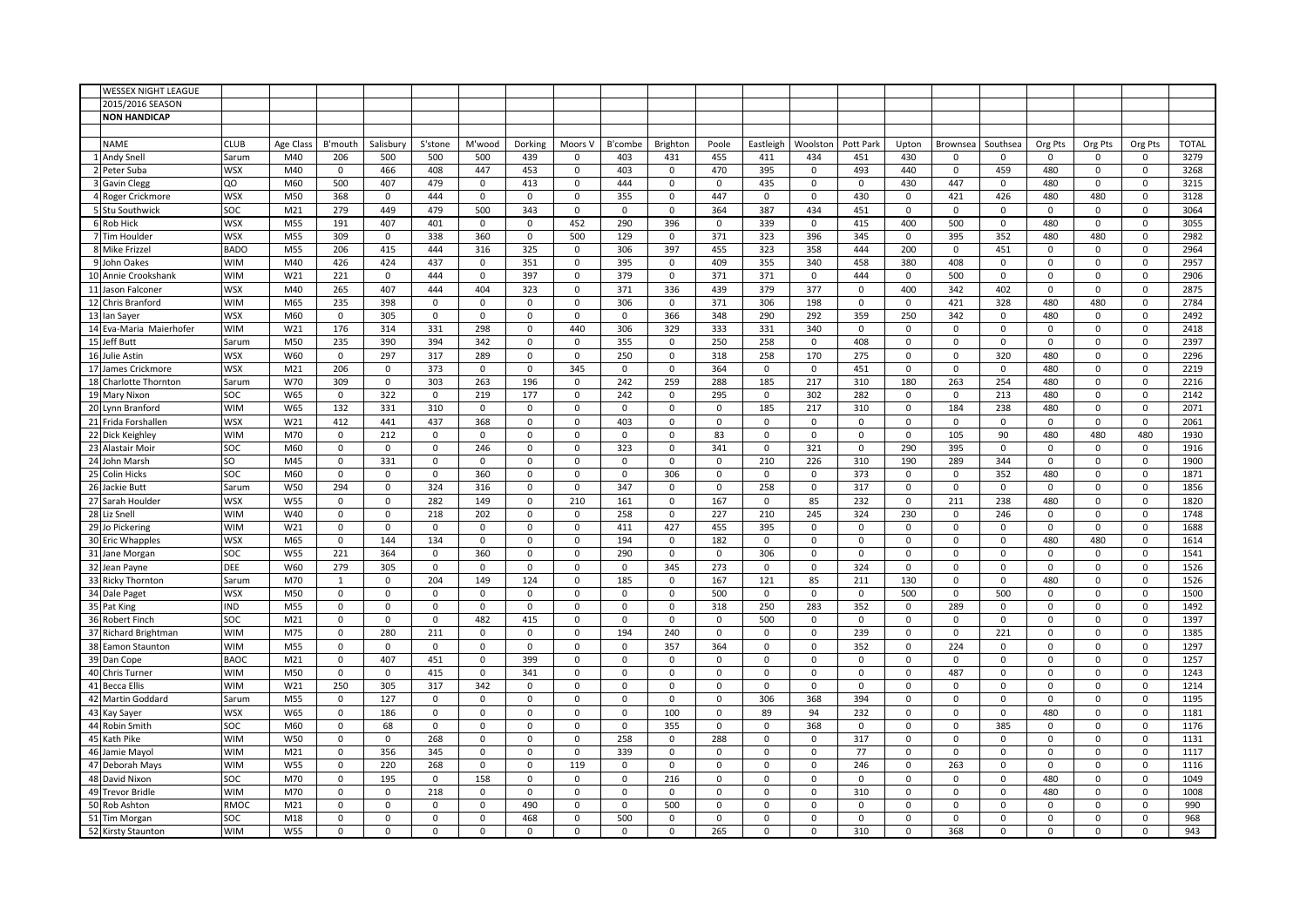| 53 Steve Kenyon                    | <b>BAOC</b> | M35             | $\mathsf 0$ | 364         | 324         | 0           | 244         | $\mathbf 0$  | $\mathsf 0$ | $\mathbf 0$         | $\mathsf 0$ | $\pmb{0}$    | 0           | 0           | 0           | $\mathsf 0$ | $\mathbf 0$ | $\mathsf 0$ | $\mathbf 0$    | $\mathsf 0$ | 932 |
|------------------------------------|-------------|-----------------|-------------|-------------|-------------|-------------|-------------|--------------|-------------|---------------------|-------------|--------------|-------------|-------------|-------------|-------------|-------------|-------------|----------------|-------------|-----|
| 54 Jamie Ransom                    | <b>WIM</b>  | M35             | $\pmb{0}$   |             |             | $\Omega$    |             | $\pmb{0}$    | $\Omega$    | 0                   | $\Omega$    | $\mathsf 0$  | $\mathbf 0$ |             | 0           | $\Omega$    |             |             | 0              | 0           |     |
|                                    |             |                 |             | 415         | 0           |             | 500         |              |             |                     |             |              |             | $\mathbf 0$ |             |             | 0           | 0           |                |             | 915 |
| 55 Charles Bromley-Gardner         | <b>BAOC</b> | M55             | $\mathbf 0$ | 407         | $\mathbf 0$ | 0           | 497         | $\mathbf 0$  | 0           | $\mathbf 0$         | $\mathbf 0$ | $\mathbf 0$  | $\mathbf 0$ | $\mathbf 0$ | 0           | $\mathbf 0$ | $\mathbf 0$ | 0           | $\mathbf 0$    | $\mathbf 0$ | 904 |
| 56 Chris Dickinson                 | <b>BAOC</b> | M <sub>21</sub> | $\mathbf 0$ | 144         | $\mathbf 0$ | 202         | 281         | $\mathbf 0$  | $\mathbf 0$ | $\mathbf 0$         | $\mathbf 0$ | $\mathbf 0$  | 0           | 275         | 0           | $\mathbf 0$ | $\mathbf 0$ | 0           | $\mathbf 0$    | $\mathbf 0$ | 902 |
| 57 Andrew Howard                   | <b>WIM</b>  | M40             | $\pmb{0}$   | 322         | $\mathbf 0$ | 0           | $\mathbf 0$ | 238          | 323         | $\mathsf 0$         | $\Omega$    | $\mathsf 0$  | 0           | $\mathbf 0$ | 0           | $\Omega$    | 0           | 0           | $\mathsf 0$    | 0           | 883 |
| 58 David Currie                    | soc         | M35             | $\mathsf 0$ | 0           | 0           | 456         | 0           | $\pmb{0}$    | 0           | 0                   | 0           | $\pmb{0}$    | 425         | $\mathbf 0$ | 0           | $\mathbf 0$ | 0           | 0           | 0              | 0           | 881 |
| 59 Carolyn Dent                    | Sarum       | W50             | $\mathbf 0$ | 0           | 0           | 0           | $\mathbf 0$ | $\mathbf 0$  | 210         | $\mathsf 0$         | 364         | $\mathbf 0$  | 0           | 0           | 300         | 0           | 0           | 0           | $\mathsf 0$    | $\mathbf 0$ | 874 |
| 60 Jamie Hicks                     | soc         | M18             | $\mathbf 0$ | 0           | 0           | 0           | 0           | $\pmb{0}$    | $\mathbf 0$ | 429                 | 0           | $\mathbf 0$  | $\mathbf 0$ | 0           | 0           | 0           | 443         | 0           | $\mathbf 0$    | $\mathsf 0$ | 872 |
| 61 Serena Sheldrake                | <b>WIM</b>  | W40             | 0           | 0           | 0           | 0           | 0           | $\mathbf 0$  | $\mathbf 0$ | 0                   | 250         | $\mathsf{o}$ | 0           | 246         | 150         | 211         | 0           | 0           | $\mathbf 0$    | 0           | 857 |
| 62 Kevin Bracher                   | soc         | M60             | $\pmb{0}$   | 0           | $\mathsf 0$ | 368         | $\Omega$    | $\pmb{0}$    | 0           | $\mathsf 0$         | $\Omega$    | $\mathsf 0$  | $\mathsf 0$ | $\mathsf 0$ | 0           | $\Omega$    | $\mathsf 0$ | 480         | $\mathsf 0$    | 0           | 848 |
| 63 Jez Mawdsley                    | BAOC        | M40             | $\mathbf 0$ | 314         | 0           | 0           | 470         | $\mathbf 0$  | 0           | $\mathbf 0$         | $\mathbf 0$ | $\mathbf 0$  | 0           | 0           | 0           | $\mathbf 0$ | $\mathbf 0$ | 0           | $\mathbf 0$    | $\mathbf 0$ | 784 |
| 64 John Cook                       | <b>WSX</b>  | M55             | $\mathbf 0$ | 0           | 345         | 0           | $\Omega$    | $\mathbf 0$  | 0           | 0                   | 409         | $\mathbf 0$  | 0           | 0           | $\Omega$    | $\Omega$    | 0           | 0           | 0              | 0           | 754 |
| 65 Paul Channing                   | soc         | M55             | $\pmb{0}$   | 305         | 0           | 0           | $\mathbf 0$ | $\pmb{0}$    | 0           | 0                   | 0           | 65           | 66          | $\mathbf 0$ | 0           | $\mathbf 0$ | 303         | 0           | 0              | 0           | 739 |
| 66 Jonathan Blake                  | <b>BAOC</b> | M21             | $\mathbf 0$ | 0           | 437         | 298         | 0           | $\mathbf 0$  | $\mathbf 0$ | $\mathsf{O}$        | 0           | $\mathbf 0$  | 0           | $\mathbf 0$ | 0           | 0           | 0           | 0           | $\mathbf 0$    | 0           | 735 |
| 67 Michael Merritt                 | lso         | M55             | $\pmb{0}$   | 0           | 0           | 219         | $\mathbf 0$ | $\pmb{0}$    | $\mathbf 0$ | $\mathbf 0$         | 218         | $\mathsf 0$  | 283         | $\mathbf 0$ | 0           | $\mathbf 0$ | 0           | 0           | $\mathbf 0$    | 0           | 720 |
| 68 Joanna Sweeney                  | <b>IND</b>  | W21             | 0           | 0           | 0           | 0           | 0           | $\mathbf 0$  | 210         | $\mathsf{O}$        | 220         | 266          | 0           | 0           | 0           | 0           | 0           | 0           | 0              | 0           | 696 |
| 69 Marcus White                    | soc         | M45             | $\mathbf 0$ | 0           | 0           | 0           | $\mathbf 0$ | $\mathsf 0$  | $\mathbf 0$ | $\mathsf 0$         | 0           | 355          | 0           | $\mathbf 0$ | 0           | 0           | 336         | $\mathbf 0$ | $\mathsf{o}\,$ | $\mathbf 0$ | 691 |
| 70 Alex Gilbert                    | <b>WIM</b>  | M21             | $\mathbf 0$ | 0           | 0           | 0           | $\mathbf 0$ | $\pmb{0}$    | 290         | $\mathsf 0$         | 371         | $\mathbf 0$  | 0           | 0           | 0           | $\mathbf 0$ | $\mathsf 0$ | 0           | $\mathbf 0$    | 0           | 661 |
| 71 Tracy Crickmore                 | <b>WSX</b>  | W50             | 191         | 0           | $\mathsf 0$ | 0           | $\mathsf 0$ | 226          | 0           | $\mathsf 0$         | 0           | $\pmb{0}$    | $\mathbf 0$ | $\mathsf 0$ | 0           | $\Omega$    | 238         | $\mathsf 0$ | $\mathbf 0$    | $\mathsf 0$ | 655 |
| 72 Lucy Bailey                     | soc         | W21             | $\pmb{0}$   | 0           | $\mathbf 0$ | 298         | $\mathbf 0$ | $\mathbf 0$  | 0           | $\mathsf 0$         | $\Omega$    | $\mathsf 0$  | $\mathsf 0$ | $\mathbf 0$ | 0           | $\Omega$    | 344         | $\mathsf 0$ | $\mathsf 0$    | 0           | 642 |
| 73 Kevin Pickering                 | <b>WIM</b>  | M60             | $\mathbf 0$ | 0           | 0           | 0           | 0           | $\mathsf{o}$ | 258         | $\mathbf 0$         | 333         | $\mathbf 0$  | 0           | 0           | 0           | $\mathbf 0$ | $\mathsf 0$ | 0           | $\mathbf 0$    | 0           | 591 |
| 74 Wendy Bullen                    | <b>WIM</b>  | W45             | 0           | 0           | 176         | 0           | $\Omega$    | $\mathbf 0$  | $\Omega$    | $\mathbf 0$         | $\Omega$    | $\mathbf 0$  | 0           | 394         | $\Omega$    | $\Omega$    | $\Omega$    | $\Omega$    | $\mathbf 0$    | $\mathbf 0$ | 570 |
| 75 Rachel Perry                    | Sarum       | W21             | $\pmb{0}$   | 263         | 303         | 0           | 0           | $\pmb{0}$    | $\mathbf 0$ | $\mathsf 0$         | 0           | $\mathsf 0$  | 0           | $\mathbf 0$ | 0           | 0           | 0           | 0           | $\mathbf 0$    | $\mathsf 0$ | 566 |
| 76 Laura-Jane Evans                | <b>IND</b>  | W35             | $\mathbf 0$ | 0           | 0           | 0           | 0           | $\mathbf 0$  | 177         | $\mathsf{O}$        | 0           | $\mathbf 0$  | 0           | 190         | 0           | 197         | 0           | 0           | $\mathbf 0$    | 0           | 564 |
| 77 Francis Waite                   | <b>IND</b>  | M35             | 191         | 364         | 0           | 0           | $\mathbf 0$ | $\mathbf 0$  | 0           | 0                   | 0           | $\mathbf 0$  | 0           | 0           | 0           | 0           | 0           | 0           | 0              | 0           | 555 |
| 78 Fred Thomson                    | RNRMOC      | M45             | 0           | 0           | 0           | 211         | 336         | $\pmb{0}$    | 0           | $\mathsf 0$         | 0           | $\mathsf 0$  | 0           | 0           | 0           | 0           | 0           | 0           | $\mathbf 0$    | 0           | 547 |
| 79 Alex Thomson                    | Sarum       | M60             | $\mathbf 0$ | 0           | $\mathbf 0$ | $\Omega$    | $\Omega$    | $\pmb{0}$    | $\mathbf 0$ | $\mathbf 0$         | $\Omega$    | $\mathbf 0$  | 0           | $\mathbf 0$ | 250         | $\Omega$    | 295         | $\mathbf 0$ | $\mathbf 0$    | $\mathbf 0$ | 545 |
| 80 Paul Morrissey                  | <b>IND</b>  | M21             | $\pmb{0}$   | $\mathsf 0$ | $\mathbf 0$ | $\Omega$    | $\mathbf 0$ | $\pmb{0}$    | 226         | $\mathsf 0$         | 303         | $\mathsf 0$  | $\mathsf 0$ | $\mathbf 0$ | $\mathbf 0$ | $\Omega$    | $\mathbf 0$ | 0           | $\mathsf 0$    | 0           | 529 |
| 81 Martin Wilson                   | <b>BKO</b>  | M65             | $\mathbf 0$ | 0           | 0           | 0           | 0           | $\mathbf 0$  | 0           | 0                   | 0           | 258          | 255         | 0           | 0           | 0           | 0           | $\mathsf 0$ | $\mathbf 0$    | 0           | 513 |
| 82 Lyndsey Jones                   | <b>BAOC</b> | W35             | $\mathbf 0$ | 246         | 0           | 0           | 262         | $\mathbf 0$  | 0           | $\mathsf 0$         | 0           | 0            | 0           | 0           | 0           | $\Omega$    | 0           | 0           | $\mathsf 0$    | $\mathbf 0$ | 508 |
| 83 Hillary Pickering               | <b>WIM</b>  | W60             | $\mathbf 0$ | 0           | 0           | 0           | 0           | $\pmb{0}$    | 0           | $\mathbf 0$         | 288         | 218          | 0           | $\mathbf 0$ | 0           | 0           | $\mathbf 0$ | 0           | $\mathbf 0$    | $\mathsf 0$ | 506 |
| 84 Calvin Routledge                | <b>BAOC</b> | M45             | 0           | 0           | $\mathbf 0$ | 0           | $\Omega$    | $\mathbf 0$  | $\Omega$    | 0                   | 0           | $\mathbf 0$  | 500         | $\mathbf 0$ | 0           | $\Omega$    | $\Omega$    | 0           | 0              | 0           | 500 |
| 85 Paul Pickering                  | <b>WIM</b>  | M21             | $\mathbf 0$ | 0           | 0           | 0           | $\mathbf 0$ | $\mathbf 0$  | 0           | $\mathsf 0$         | 0           | $\mathbf 0$  | 0           | 500         | 0           | $\mathbf 0$ | 0           | 0           | $\mathsf 0$    | 0           | 500 |
| 86 Wayne Levy                      | <b>BAOC</b> | M35             | $\mathbf 0$ | 263         | 0           | 211         | $\mathbf 0$ | 0            | 0           | $\mathsf 0$         | 0           | $\mathbf 0$  | 0           | 0           | 0           | $\mathbf 0$ | 0           | 0           | $\mathsf 0$    | $\mathsf 0$ | 474 |
| 87 Isabel Buendia                  | <b>WIM</b>  | W21             | $\mathbf 0$ | 195         | $\mathbf 0$ | $\Omega$    | $\Omega$    | $\mathbf 0$  | 113         | $\mathbf 0$         | $\Omega$    | $\mathbf 0$  | 0           | 127         | $\mathbf 0$ | $\Omega$    | $\Omega$    | $\mathbf 0$ | $\mathbf{0}$   | $\mathbf 0$ | 435 |
| 88 John Owens                      | <b>BAOC</b> | M45             | $\mathsf 0$ | $\mathbf 0$ | $\mathbf 0$ | 0           | $\mathbf 0$ | $\pmb{0}$    | 435         | $\mathbf 0$         | $\mathbf 0$ | $\pmb{0}$    | $\mathbf 0$ | $\mathbf 0$ | 0           | $\mathbf 0$ | $\mathbf 0$ | $\mathbf 0$ | $\mathbf{0}$   | $\mathsf 0$ | 435 |
| 89 Roger Thetford                  | <b>TVOC</b> | M50             | $\mathbf 0$ | $\mathbf 0$ | $\mathbf 0$ | 0           | $\mathbf 0$ | $\mathbf{0}$ | $\mathbf 0$ | $\mathbf 0$         | $\mathbf 0$ | 411          | $\mathbf 0$ | $\mathbf 0$ | 0           | $\mathbf 0$ | $\mathbf 0$ | $\mathbf 0$ | $\mathbf{0}$   | $\mathbf 0$ | 411 |
| 90 Andy French                     | <b>WIM</b>  | M50             | $\pmb{0}$   | 0           | $\mathbf 0$ | $\mathbf 0$ | $\mathbf 0$ | 405          | 0           | $\mathsf 0$         | $\Omega$    | $\mathsf 0$  | $\mathsf 0$ | $\mathbf 0$ | $\mathbf 0$ | $\Omega$    | $\mathsf 0$ | 0           | $\mathbf 0$    | 0           | 405 |
| 91 Louis Farrington                | <b>BAOC</b> | M20             | $\mathbf 0$ | 0           | 0           | 0           | 0           | 0            | 0           | 0                   | 0           | $\pmb{0}$    | 387         | 0           | 0           | 0           | 0           | 0           | 0              | 0           | 387 |
| 92 Rob Lines                       | lso         | M45             | $\mathbf 0$ | 0           | 0           | 0           | $\mathbf 0$ | 0            | 0           | 0                   | 0           | $\mathbf 0$  | 0           | 0           | 0           | 368         | 0           | 0           | $\mathbf 0$    | $\mathbf 0$ | 368 |
| 93 Rupert Lyon                     | <b>BAOC</b> | M45             | $\pmb{0}$   | 364         | 0           | 0           | $\mathbf 0$ | $\mathbf 0$  | $\mathbf 0$ | 0                   | 0           | $\mathbf 0$  | 0           | 0           | 0           | 0           | $\mathbf 0$ | 0           | $\mathbf 0$    | 0           | 364 |
| 94 Matthew Grant                   | lsn         | M40             | $\mathbf 0$ | 0           | $\mathbf 0$ | 0           | 0           | $\mathbf 0$  | 0           | 0                   | 0           | $\pmb{0}$    | 0           | 0           | 0           | 0           | 352         | 0           | $\mathbf 0$    | 0           | 352 |
| 95 Mark Hanby                      | Sarum       | M45             | $\mathbf 0$ | 347         | $\mathsf 0$ | 0           | $\mathbf 0$ | $\pmb{0}$    | 0           | $\mathsf 0$         | $\Omega$    | $\mathsf 0$  | $\mathbf 0$ | $\mathsf 0$ | 0           | $\Omega$    | $\mathsf 0$ | $\mathsf 0$ | $\mathsf 0$    | 0           | 347 |
| 96 Brian Hart                      | Sarum       | M65             | $\mathbf 0$ | $\mathbf 0$ | 0           | 158         | 183         | $\pmb{0}$    | $\mathbf 0$ | $\mathsf 0$         | $\Omega$    | $\mathbf 0$  | 0           | 0           | 0           | $\Omega$    | $\mathbf 0$ | $\mathbf 0$ | $\mathbf 0$    | 0           | 341 |
| 97 Kevin Fitchett                  | SN          | M50             | $\mathbf 0$ | 339         | $\mathbf 0$ | $\Omega$    | $\Omega$    | $\Omega$     | $\Omega$    | $\mathbf 0$         | $\Omega$    | $\mathbf 0$  | 0           | $\mathbf 0$ | $\mathbf 0$ | $\Omega$    | $\Omega$    | $\Omega$    | $\mathbf{0}$   | $\mathbf 0$ | 339 |
| 98 Dan Ashton                      | <b>BAOC</b> | M35             | 0           | 339         | 0           | 0           | $\mathbf 0$ | $\mathbf 0$  | $\mathbf 0$ | 0                   | 0           | $\mathbf 0$  | $\mathbf 0$ | 0           | 0           | 0           | $\mathbf 0$ | 0           | $\mathbf 0$    | $\mathsf 0$ | 339 |
| 99 Mike Hampton                    | lod         | M65             | 0           | 331         | $\mathbf 0$ | 0           | 0           | $\mathbf 0$  | 0           | $\mathsf 0$         | 0           | $\mathbf 0$  | 0           | $\mathbf 0$ | 0           | 0           | 0           | 0           | $\mathbf 0$    | $\mathsf 0$ | 331 |
| 100 Josie Pegg                     | <b>IND</b>  | W21             | $\pmb{0}$   | 0           | 0           | 0           | $\mathbf 0$ | $\pmb{0}$    | 0           | 0                   | $\mathbf 0$ | $\mathsf 0$  | 0           | $\mathbf 0$ | 0           | 329         | 0           | 0           | $\mathbf 0$    | 0           | 329 |
| 101 Abigail Bateman                | <b>SN</b>   | W16             | 0           | 0           | 0           | 0           | $\mathbf 0$ | $\pmb{0}$    | 0           | 0                   | 0           | $\mathbf 0$  | 0           | 0           | 0           | $\mathbf 0$ | 328         | 0           | 0              | 0           | 328 |
|                                    | <b>BAOC</b> | M50             | $\pmb{0}$   | 322         | 0           | 0           | $\mathbf 0$ | $\pmb{0}$    | 0           | $\mathsf{O}\xspace$ | $\mathbf 0$ | 0            | 0           | 0           | 0           | 0           | $\mathsf 0$ | $\mathsf 0$ | $\mathsf 0$    | 0           | 322 |
| 102 Andy Southby<br>103 Ian Peirce | Sarum       | M70             | $\pmb{0}$   | $\mathbf 0$ | 0           | 0           | 317         | $\pmb{0}$    | $\mathbf 0$ | $\mathsf 0$         | $\mathsf 0$ | $\mathsf 0$  | $\mathsf 0$ | $\mathbf 0$ | 0           | $\Omega$    | $\mathbf 0$ | 0           | $\mathsf 0$    | $\mathsf 0$ | 317 |
| 104 Pat Hart                       | Sarum       | W70             | $\mathbf 0$ | 0           | $\mathbf 0$ | 167         | 149         | $\mathsf 0$  | $\mathbf 0$ | $\mathbf 0$         | 0           | $\mathsf 0$  | 0           | $\mathbf 0$ | $\mathbf 0$ | $\mathbf 0$ | $\mathbf 0$ | $\mathbf 0$ | $\mathbf 0$    | 0           | 316 |
| 105 Sophie Warburton               | lso         | W21             | $\mathbf 0$ | $\Omega$    | 0           | $\Omega$    | $\Omega$    | $\mathbf 0$  | $\Omega$    | $\mathbf 0$         | $\Omega$    | $\mathbf 0$  | 0           | 0           | $\Omega$    | 316         | $\mathbf 0$ | 0           | $\mathbf 0$    | $\mathbf 0$ | 316 |
| 106 Edward Lines                   | lso         | M16             | $\mathbf 0$ | 0           | 0           | 0           | 0           | $\mathbf 0$  | 0           | 0                   | 0           | $\mathbf 0$  | 0           | 0           | 0           | 316         | 0           | 0           | $\mathbf 0$    | $\mathsf 0$ | 316 |
| 107 Terry Waite                    | soc         | M35             | $\pmb{0}$   | 0           | $\Omega$    | $\Omega$    | $\Omega$    | $\mathbf 0$  | $\Omega$    | $\Omega$            | 0           | 315          | 0           | $\Omega$    | $\Omega$    | $\Omega$    | $\Omega$    | $\Omega$    | $\Omega$       | $\mathbf 0$ | 315 |
| 108 Richard Spendlove              | <b>EPOC</b> | M70             | $\pmb{0}$   | 0           | 0           | 0           | $\mathbf 0$ | $\mathbf 0$  | $\mathbf 0$ | $\mathbf 0$         | 0           | $\mathsf 0$  | 0           | $\mathbf 0$ | 0           | $\mathbf 0$ | 311         | 0           | 0              | $\mathbf 0$ | 311 |
| 109 Daniel Gallagher               | <b>BAOC</b> | M35             | 0           | 305         | $\Omega$    | 0           | 0           | 0            | 0           | 0                   | $\mathbf 0$ | $\mathsf 0$  | 0           | $\Omega$    | 0           | 0           | $\mathbf 0$ | 0           | 0              | 0           | 305 |
|                                    |             |                 |             |             |             |             |             |              |             |                     |             |              |             |             |             |             |             |             |                |             |     |